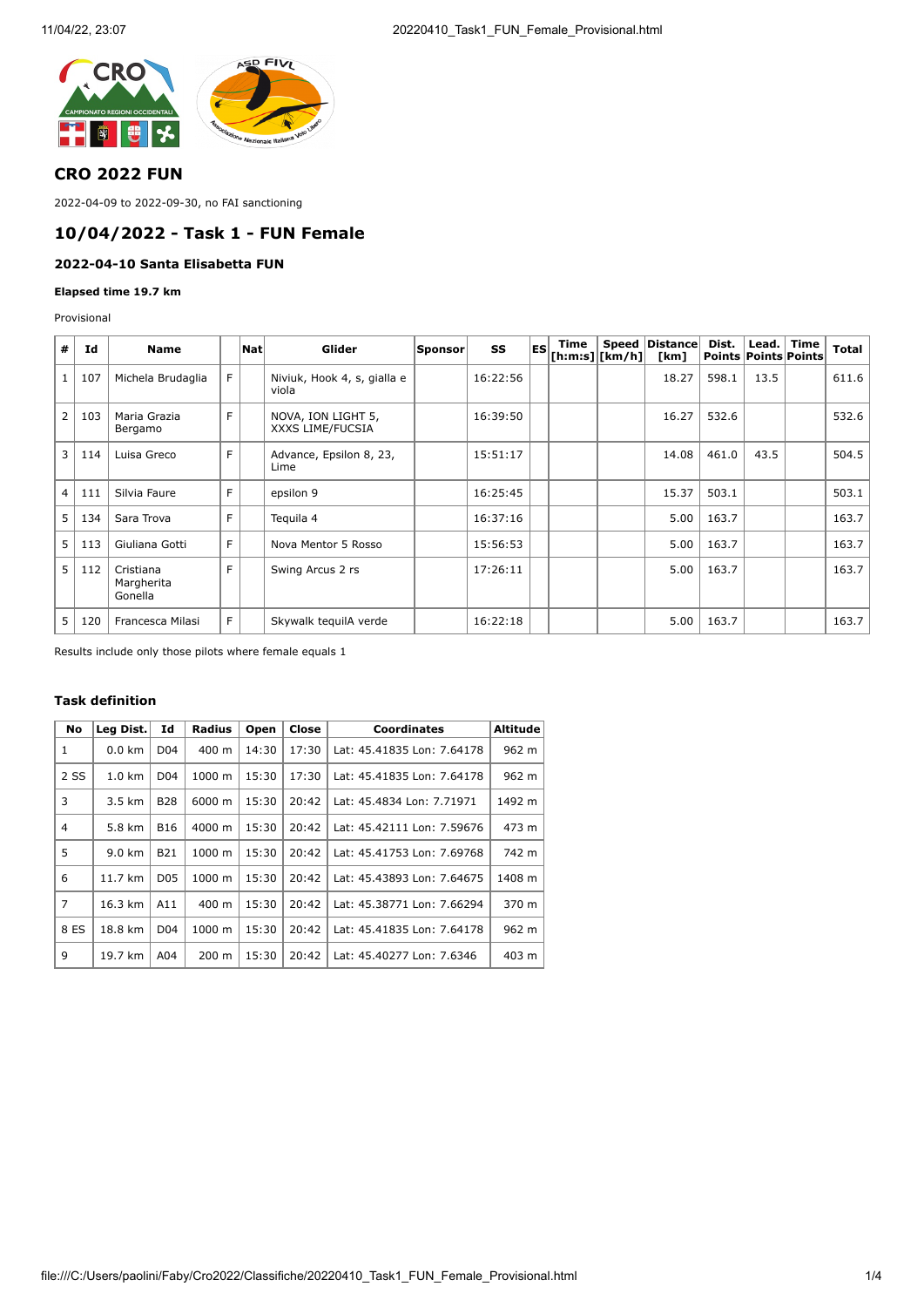### **Pilots not yet processed (NYP)**

**Id Name**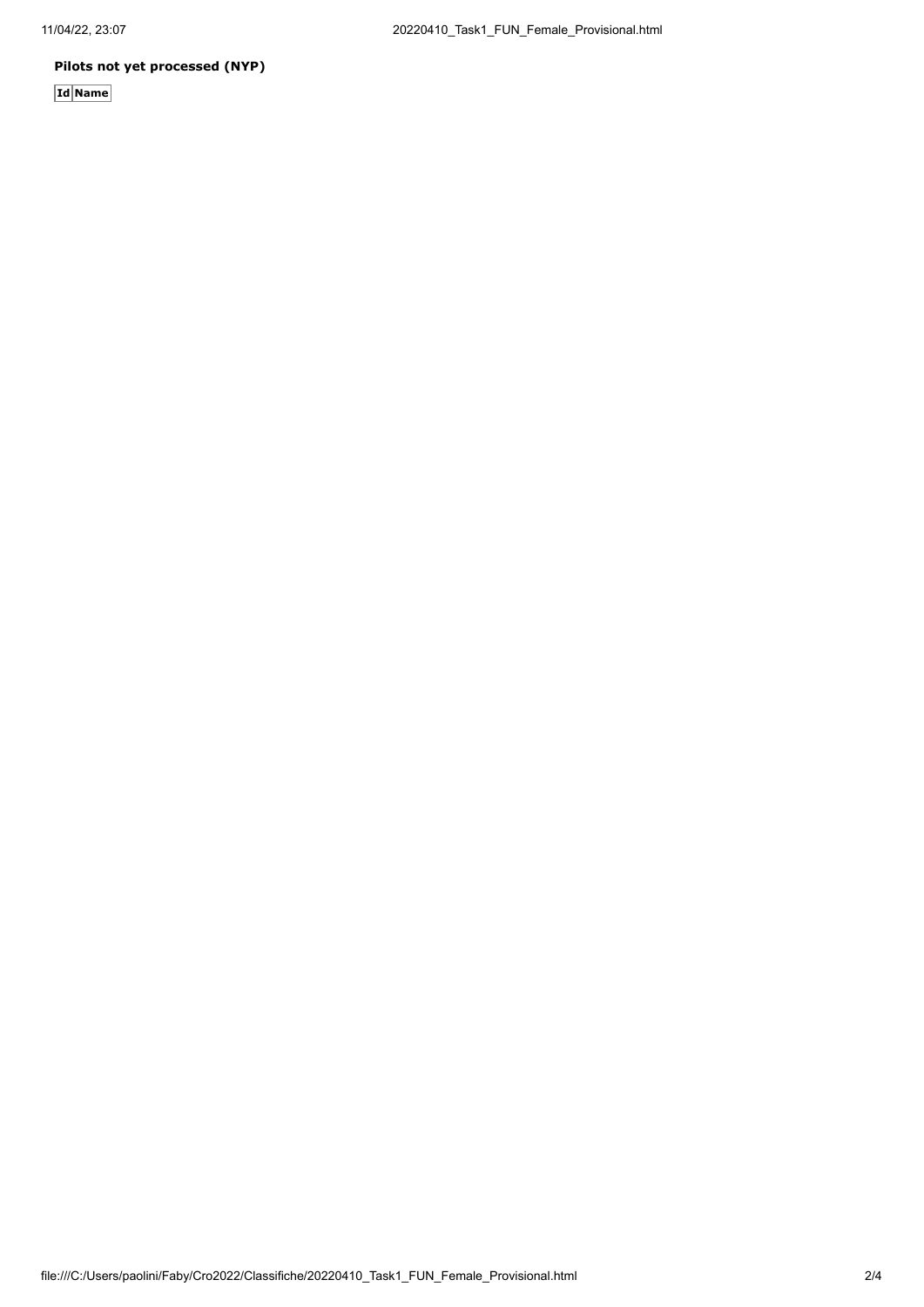### **Task statistics**

| param                           | value                     |
|---------------------------------|---------------------------|
| ss_distance                     | 17.655                    |
| task_distance                   | 19.673                    |
| launch_to_ess_distance          | 18.656                    |
| no_of_pilots_present            | 37                        |
| no_of_pilots_flying             | 37                        |
| no_of_pilots_lo                 | 32                        |
| no_of_pilots_reaching_nom_dist  | 16                        |
| no_of_pilots_reaching_es        | 5                         |
| no_of_pilots_reaching_goal      | 5                         |
| sum_flown_distance              | 423.719                   |
| best_dist                       | 19.673                    |
| best_time                       | 0.8964                    |
| worst_time                      | 1.3489                    |
| qnh_setting                     | 1013.25                   |
| no_of_pilots_in_competition     | 31                        |
| no_of_pilots_landed_before_stop | 0                         |
| sum_dist_over_min               | 271.501                   |
| sum_real_dist_over_min          | 271.501                   |
| sum_flown_distances             | 423.719                   |
| best_real_dist                  | 19.673                    |
| last_finisher_start_time        | 2022-04-10T16:24:47+02:00 |
| last_start_time                 | 2022-04-10T17:26:11+02:00 |
| first_start_time                | 2022-04-10T15:46:41+02:00 |
| first finish time               | 2022-04-10T16:46:16+02:00 |
| max_time_to_get_time_points     | 1.8432                    |
| goalratio                       | 0.1351                    |
| arrival_weight                  | 0                         |
| departure_weight                | 0                         |
| leading_weight                  | 0.162                     |
| time_weight                     | 0.1941                    |
| distance_weight                 | 0.6439                    |
| smallest_leading_coefficient    | 1.0971                    |
| available_points_distance       | 643.9334                  |
| available_points_time           | 194.0666                  |
| available_points_departure      | 0                         |
| available_points_leading        | 162                       |
| available_points_arrival        | 0                         |
| time_validity                   | 1                         |
| launch_validity                 | 1                         |
| distance_validity               | 1                         |
| stop_validity                   | 1                         |
| day_quality                     | 1                         |
| ftv_day_validity                | 0.9713                    |
| time_points_stop_correction     | 0                         |
|                                 |                           |

# **Scoring formula settings**